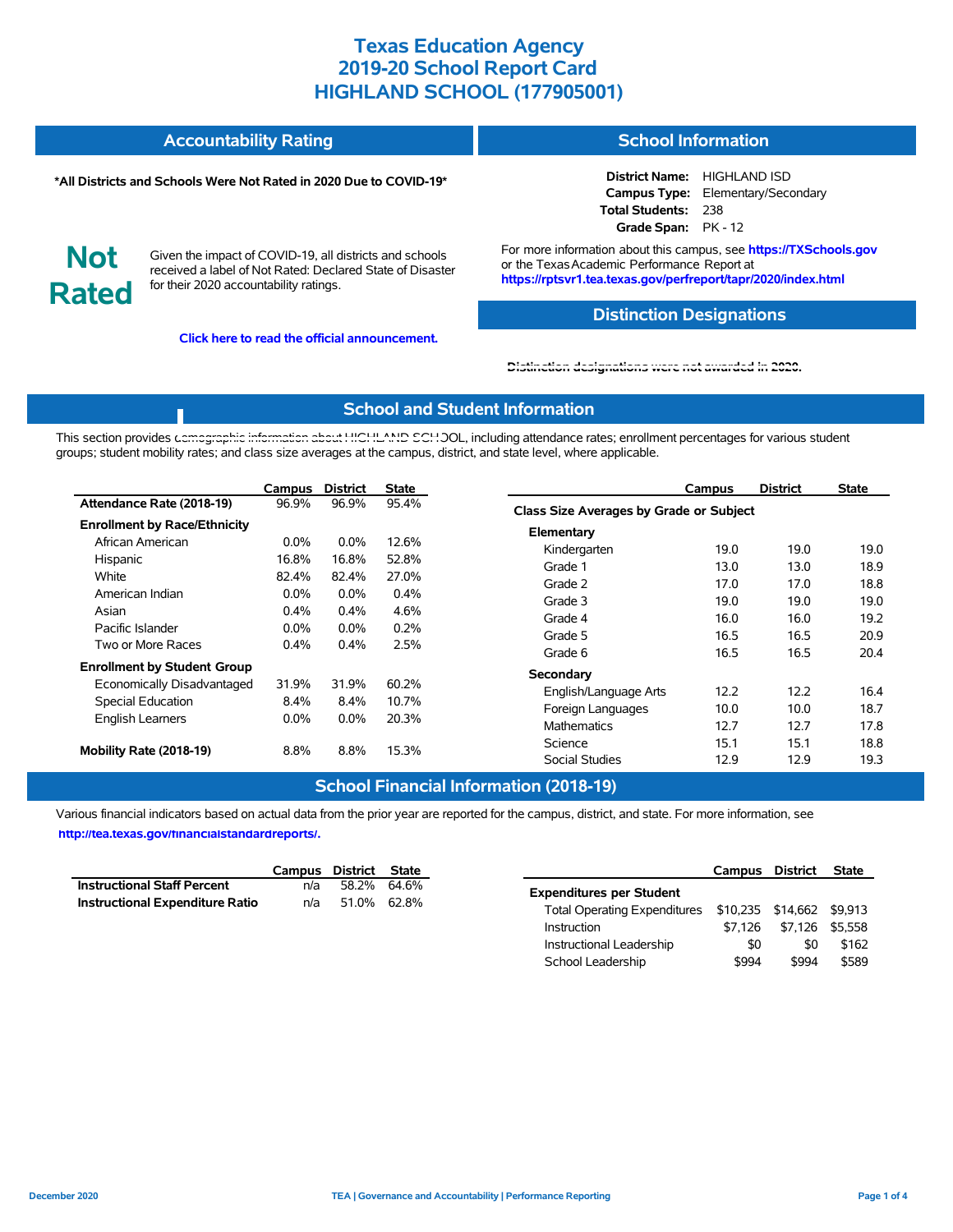## **STAAR Outcomes**

This section provides STAAR performance and Academic Growth outcomes. Academic Growth measures whether students are maintaining performance or improving from year to year. **Please note that due to the cancellation of spring 2020 State of Texas Assessments of Academic Readiness (STAAR) due to the COVID-19 pandemic, the performance of this year's report is not updated.**

|                                                                                |      |              |          |     |                          |                 |        |                          |                          |                          | Two or                   |        |
|--------------------------------------------------------------------------------|------|--------------|----------|-----|--------------------------|-----------------|--------|--------------------------|--------------------------|--------------------------|--------------------------|--------|
|                                                                                |      |              |          |     | African                  |                 |        | American                 |                          | <b>Pacific</b>           | More                     | Econ   |
|                                                                                |      | <b>State</b> | District |     | Campus American          | <b>Hispanic</b> | White  | Indian                   | Asian                    | <b>Islander</b>          | Races                    | Disadv |
| STAAR Performance Rates at Approaches Grade Level or Above (All Grades Tested) |      |              |          |     |                          |                 |        |                          |                          |                          |                          |        |
| All Subjects                                                                   | 2019 | 78%          | 92%      | 92% | $\overline{\phantom{0}}$ | 90%             | 92%    | $\overline{\phantom{0}}$ | $\ast$                   |                          | $\overline{\phantom{a}}$ | 85%    |
|                                                                                | 2018 | 77%          | 93%      | 93% | $\overline{\phantom{0}}$ | 91%             | 93%    | $\overline{a}$           | $\ast$                   |                          | $\overline{\phantom{a}}$ | 89%    |
| ELA/Reading                                                                    | 2019 | 75%          | 93%      | 93% | $\overline{\phantom{a}}$ | 95%             | 92%    | $\overline{\phantom{0}}$ | $\ast$                   |                          | $\overline{\phantom{a}}$ | 88%    |
|                                                                                | 2018 | 74%          | 93%      | 93% | $\overline{\phantom{a}}$ | 90%             | 93%    | $\overline{\phantom{0}}$ | $\ast$                   |                          | $\overline{\phantom{a}}$ | 89%    |
| Mathematics                                                                    | 2019 | 82%          | 96%      | 96% | $\overline{\phantom{0}}$ | 90%             | 97%    |                          | $\overline{a}$           |                          | $\overline{\phantom{a}}$ | 92%    |
|                                                                                | 2018 | 81%          | 97%      | 97% | $\overline{\phantom{a}}$ | 94%             | 98%    | $\overline{a}$           | $\ast$                   |                          | $\overline{\phantom{a}}$ | 97%    |
| Writing                                                                        | 2019 | 68%          | 75%      | 75% | $\overline{\phantom{0}}$ | $\ast$          | 77%    | $\overline{\phantom{0}}$ |                          |                          | $\overline{\phantom{a}}$ | 67%    |
|                                                                                | 2018 | 66%          | 94%      | 94% | $\overline{\phantom{0}}$ | 88%             | 96%    |                          |                          |                          | $\overline{\phantom{a}}$ | 92%    |
| Science                                                                        | 2019 | 81%          | 91%      | 91% | $\overline{\phantom{a}}$ | 80%             | 93%    |                          |                          |                          | $\overline{\phantom{a}}$ | 78%    |
|                                                                                | 2018 | 80%          | 80%      | 80% | $\overline{\phantom{0}}$ | 88%             | 78%    |                          | $\ast$                   |                          | $\overline{\phantom{a}}$ | 71%    |
| Social Studies                                                                 | 2019 | 81%          | 91%      | 91% | $\overline{a}$           | 100%            | 89%    |                          |                          |                          | $\overline{\phantom{a}}$ | 80%    |
|                                                                                | 2018 | 78%          | 94%      | 94% | $\blacksquare$           | $\ast$          | 93%    |                          | $\overline{\phantom{a}}$ |                          | $\overline{\phantom{a}}$ | 86%    |
| STAAR Performance Rates at Meets Grade Level or Above (All Grades Tested)      |      |              |          |     |                          |                 |        |                          |                          |                          |                          |        |
| All Subjects                                                                   | 2019 | 50%          | 71%      | 71% | $\overline{\phantom{0}}$ | 68%             | 72%    |                          | $\ast$                   |                          | $\overline{\phantom{a}}$ | 48%    |
|                                                                                | 2018 | 48%          | 66%      | 66% | $\overline{\phantom{a}}$ | 67%             | 67%    | $\overline{\phantom{0}}$ | $\ast$                   |                          | $\overline{\phantom{a}}$ | 55%    |
| ELA/Reading                                                                    | 2019 | 48%          | 74%      | 74% | $\overline{\phantom{a}}$ | 68%             | 75%    |                          | ∗                        |                          | $\overline{\phantom{a}}$ | 56%    |
|                                                                                | 2018 | 46%          | 71%      | 71% | $\overline{\phantom{a}}$ | 81%             | 69%    |                          | $\ast$                   |                          | $\overline{a}$           | 61%    |
| Mathematics                                                                    | 2019 | 52%          | 75%      | 75% | $\blacksquare$           | 70%             | 76%    | $\overline{\phantom{0}}$ | $\overline{\phantom{a}}$ |                          | $\overline{\phantom{a}}$ | 50%    |
|                                                                                | 2018 | 50%          | 73%      | 73% | $\overline{\phantom{0}}$ | 59%             | 75%    |                          | *                        |                          | $\overline{\phantom{a}}$ | 54%    |
| Writing                                                                        | 2019 | 38%          | 61%      | 61% | $\overline{\phantom{a}}$ | $\ast$          | 62%    |                          |                          |                          | $\overline{\phantom{a}}$ | 33%    |
|                                                                                | 2018 | 41%          | 69%      | 69% | $\overline{\phantom{a}}$ | 50%             | 75%    | $\overline{\phantom{0}}$ | $\overline{\phantom{a}}$ | $\overline{\phantom{a}}$ | $\overline{\phantom{a}}$ | 67%    |
| Science                                                                        | 2019 | 54%          | 62%      | 62% | $\overline{\phantom{a}}$ | 60%             | 63%    |                          | $\overline{a}$           |                          | $\overline{\phantom{a}}$ | 39%    |
|                                                                                | 2018 | 51%          | 41%      | 41% | $\overline{\phantom{a}}$ | 63%             | 38%    |                          | $\ast$                   |                          | $\overline{\phantom{a}}$ | 29%    |
| Social Studies                                                                 | 2019 | 55%          | 71%      | 71% | $\blacksquare$           | 75%             | 70%    |                          | $\overline{a}$           |                          | $\overline{\phantom{a}}$ | 40%    |
|                                                                                | 2018 | 53%          | 68%      | 68% |                          | $\ast$          | 68%    |                          |                          |                          | $\overline{\phantom{a}}$ | 71%    |
| STAAR Performance Rates at Masters Grade Level (All Grades Tested)             |      |              |          |     |                          |                 |        |                          |                          |                          |                          |        |
| All Subjects                                                                   | 2019 | 24%          | 37%      | 37% |                          | 31%             | 39%    |                          | *                        |                          | $\overline{\phantom{a}}$ | 19%    |
|                                                                                | 2018 | 22%          | 34%      | 34% | $\overline{\phantom{0}}$ | 26%             | 36%    |                          | $\ast$                   |                          | $\overline{\phantom{a}}$ | 22%    |
| ELA/Reading                                                                    | 2019 | 21%          | 36%      | 36% | $\overline{\phantom{a}}$ | 23%             | 39%    |                          | $\ast$                   |                          | $\overline{\phantom{a}}$ | 20%    |
|                                                                                | 2018 | 19%          | 32%      | 32% | $\overline{\phantom{a}}$ | 14%             | 36%    | $\blacksquare$           | *                        |                          | $\overline{\phantom{a}}$ | 21%    |
| Mathematics                                                                    | 2019 | 26%          | 41%      | 41% | $\overline{\phantom{a}}$ | 35%             | 42%    |                          | $\overline{a}$           |                          | $\overline{\phantom{a}}$ | 22%    |
|                                                                                | 2018 | 24%          | 41%      | 41% | $\overline{\phantom{a}}$ | 35%             | 43%    |                          | $\ast$                   |                          | $\overline{\phantom{a}}$ | 24%    |
| Writing                                                                        | 2019 | 14%          | 39%      | 39% | $\overline{\phantom{0}}$ | $\ast$          | 42%    |                          | $\overline{\phantom{a}}$ |                          | $\overline{\phantom{a}}$ | 22%    |
|                                                                                | 2018 | 13%          | 31%      | 31% | $\overline{\phantom{a}}$ | 50%             | 25%    |                          |                          |                          | $\overline{\phantom{a}}$ | 8%     |
| Science                                                                        | 2019 | 25%          | 28%      | 28% | $\overline{\phantom{a}}$ | 30%             | 28%    |                          | $\overline{\phantom{a}}$ |                          | $\overline{\phantom{a}}$ | 11%    |
|                                                                                | 2018 | 23%          | 20%      | 20% | $\overline{\phantom{0}}$ | 13%             | 22%    |                          | $\ast$                   |                          | $\overline{\phantom{a}}$ | 12%    |
| Social Studies                                                                 | 2019 | 33%          | 43%      | 43% |                          | 50%             | 41%    |                          |                          |                          |                          | 20%    |
|                                                                                | 2018 | 31%          | 45%      | 45% |                          | $\ast$          | 46%    |                          |                          |                          |                          | 57%    |
|                                                                                |      |              |          |     |                          |                 |        |                          |                          |                          |                          |        |
| Academic Growth Score (All Grades Tested)                                      |      |              |          |     |                          |                 |        |                          |                          |                          |                          |        |
| <b>Both Subjects</b>                                                           | 2019 | 69           | 70       | 70  | $\overline{\phantom{0}}$ | 82              | 67     |                          |                          |                          |                          | 63     |
|                                                                                | 2018 | 69           | 71       | 71  |                          | 69              | 72     |                          | *                        |                          |                          | 61     |
| ELA/Reading                                                                    | 2019 | 68           | 71       | 71  |                          | 77              | 70     |                          |                          |                          |                          | 67     |
|                                                                                | 2018 | 69           | 73       | 73  | $\overline{\phantom{0}}$ | 72              | 74     |                          |                          |                          | $\overline{a}$           | 62     |
| Mathematics                                                                    | 2019 | 70           | 68       | 68  |                          | 87              | 65     |                          | $\ast$                   |                          |                          | 59     |
|                                                                                | 2018 | 70           | 69       | 69  |                          | 65              | $70\,$ |                          |                          |                          |                          | 61     |

 **? Indicates that the data for this item were statistically improbable or were reported outside a reasonable range.**

 **- Indicates zero observations reported for this group. \* Indicates results are masked due to small numbers to protect student confidentiality.**

**n/a Indicates data reporting is not applicable for this group.**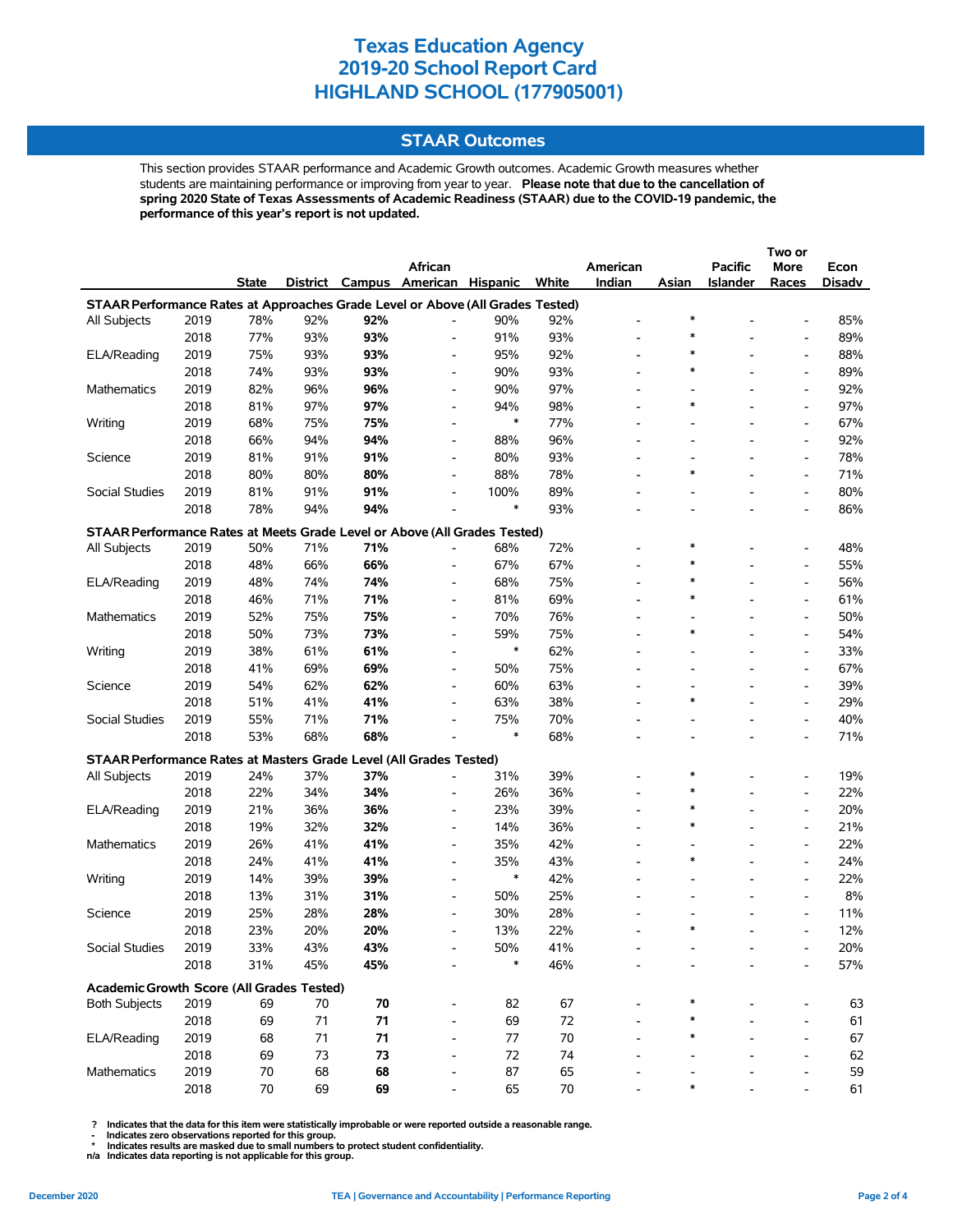## **Prior-Year Non-Proficient and Student Success Initiative STAAR Outcomes**

Progress of Prior-Year Non-Proficient Students shows STAAR performance rates for students who did not perform satisfactorily in 2017-18 but did in 2018-19. Student Success Initiative shows rates related to the requirement for students to demonstrate proficiency on the reading and mathematics STAAR in grades 5 and 8. **Please note that due to the cancellation of spring 2020 State of Texas Assessments of Academic Readiness (STAAR) due to the COVID-19 pandemic, this year's report is not updated.**

|                                                       |              |                                              |                                                   |                                                                       |                 |       |          |       | Two or          |             |               |  |  |
|-------------------------------------------------------|--------------|----------------------------------------------|---------------------------------------------------|-----------------------------------------------------------------------|-----------------|-------|----------|-------|-----------------|-------------|---------------|--|--|
|                                                       |              |                                              |                                                   | African                                                               |                 |       | American |       | <b>Pacific</b>  | <b>More</b> | Econ          |  |  |
|                                                       | <b>State</b> |                                              |                                                   | District Campus American                                              | <b>Hispanic</b> | White | Indian   | Asian | <b>Islander</b> | Races       | <b>Disadv</b> |  |  |
| <b>Progress of Prior-Year Non-Proficient Students</b> |              |                                              |                                                   |                                                                       |                 |       |          |       |                 |             |               |  |  |
| Sum of Grades 4-8                                     |              |                                              |                                                   |                                                                       |                 |       |          |       |                 |             |               |  |  |
| Reading<br>2019<br>2018                               | 41%<br>38%   | 50%<br>$\ast$                                | 50%                                               |                                                                       |                 |       |          |       |                 |             | 40%           |  |  |
|                                                       |              |                                              |                                                   |                                                                       |                 |       |          |       |                 |             |               |  |  |
| <b>Mathematics</b><br>2019<br>2018                    | 45%<br>47%   | 67%                                          | 67%                                               |                                                                       |                 |       |          |       |                 |             |               |  |  |
| <b>Students Success Initiative</b>                    |              |                                              |                                                   |                                                                       |                 |       |          |       |                 |             |               |  |  |
| <b>Grade 5 Reading</b>                                |              |                                              |                                                   |                                                                       |                 |       |          |       |                 |             |               |  |  |
| 2019                                                  | 78%          | 82%                                          | 82%                                               | Students Meeting Approaches Grade Level on First STAAR Administration | $\ast$          | 92%   |          |       |                 |             | 67%           |  |  |
| 2019                                                  | 22%          | 18%                                          | Students Requiring Accelerated Instruction<br>18% |                                                                       | $\ast$          | 8%    |          |       |                 |             | 33%           |  |  |
| 2019                                                  | 86%          | <b>STAAR Cumulative Met Standard</b><br>94%  | 94%                                               |                                                                       | $\ast$          | 100%  |          |       |                 |             | 89%           |  |  |
| <b>Grade 5 Mathematics</b>                            |              |                                              |                                                   |                                                                       |                 |       |          |       |                 |             |               |  |  |
|                                                       |              |                                              |                                                   | Students Meeting Approaches Grade Level on First STAAR Administration |                 |       |          |       |                 |             |               |  |  |
| 2019                                                  | 83%          | 88%                                          | 88%                                               |                                                                       | $\ast$          | 100%  |          |       |                 |             | 78%           |  |  |
| 2019                                                  | 17%          | 12%                                          | Students Requiring Accelerated Instruction<br>12% |                                                                       | *               | 0%    |          |       |                 |             | 22%           |  |  |
| 2019                                                  | 90%          | <b>STAAR Cumulative Met Standard</b><br>94%  | 94%                                               |                                                                       | $\ast$          | 100%  |          |       |                 |             | 89%           |  |  |
| <b>Grade 8 Reading</b>                                |              |                                              |                                                   |                                                                       |                 |       |          |       |                 |             |               |  |  |
|                                                       |              |                                              |                                                   | Students Meeting Approaches Grade Level on First STAAR Administration |                 |       |          |       |                 |             |               |  |  |
| 2019                                                  | 78%          | 100%                                         | 100%                                              |                                                                       | $\ast$          | 100%  |          |       |                 |             | 100%          |  |  |
| 2019                                                  | 85%          | <b>STAAR Cumulative Met Standard</b><br>100% | 100%                                              |                                                                       | *               | 100%  |          |       |                 |             | 100%          |  |  |
| <b>Grade 8 Mathematics</b>                            |              |                                              |                                                   |                                                                       |                 |       |          |       |                 |             |               |  |  |
|                                                       |              |                                              |                                                   | Students Meeting Approaches Grade Level on First STAAR Administration |                 |       |          |       |                 |             |               |  |  |
| 2019                                                  | 82%          | 95%                                          | 95%                                               |                                                                       | $\ast$          | 93%   |          |       |                 |             | 80%           |  |  |
| 2019                                                  | 18%          | 5%                                           | Students Requiring Accelerated Instruction<br>5%  |                                                                       |                 | 7%    |          |       |                 |             | 20%           |  |  |
| 2019                                                  | 88%          | <b>STAAR Cumulative Met Standard</b><br>100% | 100%                                              |                                                                       |                 | 100%  |          |       |                 |             | 100%          |  |  |

? Indicates that the data for this item were statistically improbable or were reported outside a reasonable range.<br>- Indicates zero observations reported for this group.<br>\* Indicates results are masked due to small numbers

**n/a Indicates data reporting is not applicable for this group.**